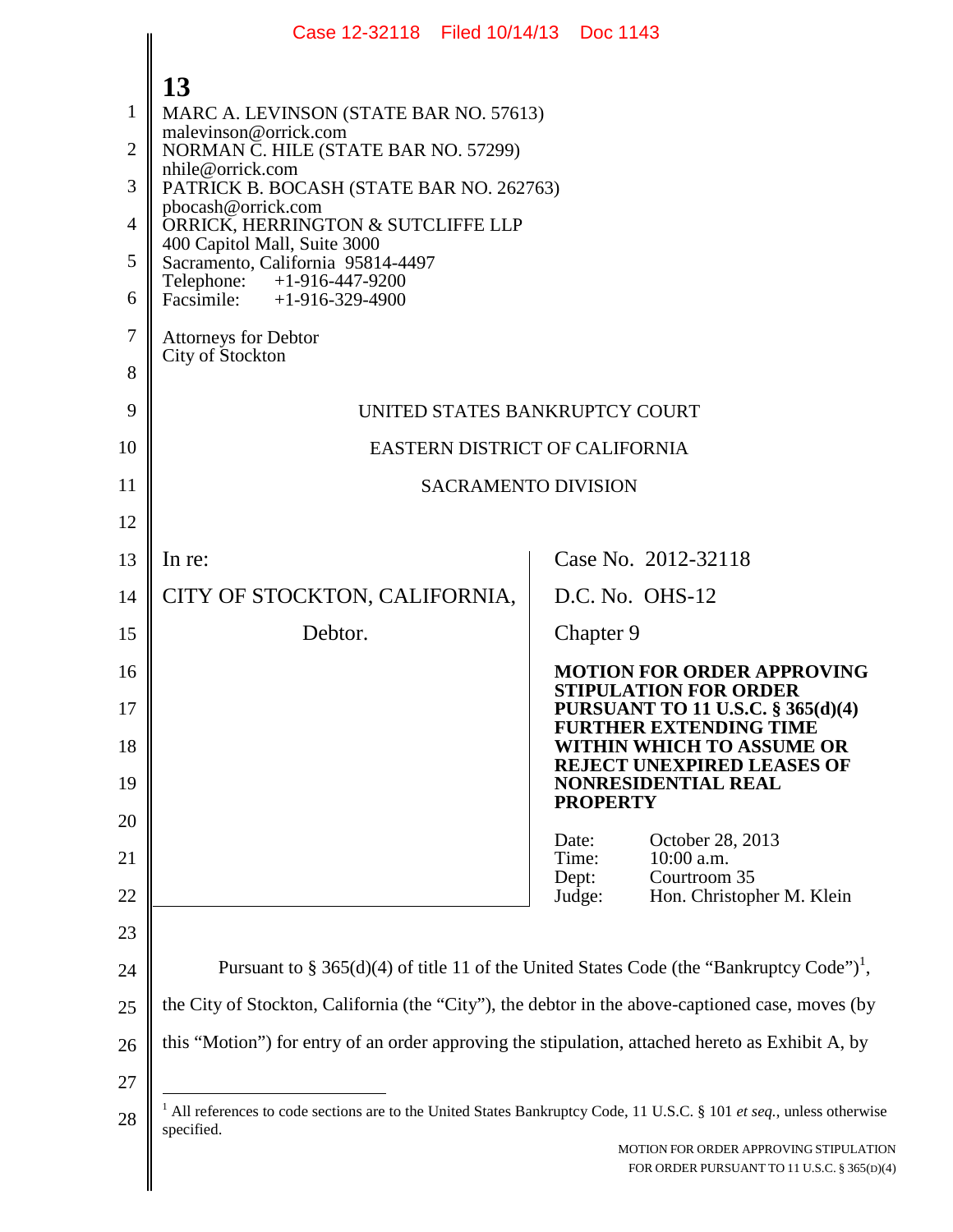1 2 3 4 5 6 7 8 9 10 11 12 13 14 15 16 17 18 19 20 21 22 23 24 25 26 27 28 and between the City and the parties in interest<sup>2</sup> to five of the City's lease/leaseback transactions extending the time under  $\S 365(d)(4)(B)(ii)$  within which the City must assume or reject certain unexpired leases of nonresidential real property. **JURISDICTION AND VENUE** The Court has jurisdiction over this motion and the relief requested pursuant to 28 U.S.C. §§ 157 and 1334, and this matter is a core proceeding pursuant to 28 U.S.C. § 157. Venue for the motion is proper in this Court pursuant to 28 U.S.C. §§ 1408 and 1409. **BACKGROUND** The opinion regarding the City's eligibility for chapter 9 relief demonstrates that the Court is intimately familiar with the complex facts of the City's bankruptcy case. *See In re City of Stockton, Cal.*, 493 B.R. 772 (Bankr. E.D. Cal. 2013). Accordingly, the City has omitted the customary background description of the events leading to and following the City's petition for relief and instead focuses this Motion on the background relevant to the City's unexpired leases of nonresidential real property. Prior to filing its petition for relief on June 28, 2012, the City had entered into the following five transactions involving leases/leaseback financings to fund various public capital improvements.<sup>3</sup> In each transaction, the City entered into a lease for nonresidential real property (each a "Lease") that requires the City to pay rent for the use and occupancy of the leased  $//$ / / /  $//$ / / / <sup>2</sup> National Public Finance Guaranty Corporation ("NPFG"), Assured Guaranty Corporation and Assured Guaranty Municipal Corporation (collectively, "Assured"), Ambac Assurance Corporation ("Ambac"), and Wells Fargo Bank National Association ("Wells Fargo") as Indenture Trustee with respect to the Lease transactions identified in this Motion (together with the City, the "Stipulating Parties").  $3$  The City is also a party to that certain Lease Agreement, dated as of September 1, 2009, by and between the Authority, as lessor, and the City, as lessee, relating to Stockton Public Financing Authority Lease Revenue Bonds, 2009 Series A (Capital Improvement Projects) (the "2009 Lease"). There is no bond insurance for the bonds relating to the 2009 Lease, but all such bonds are owned by Franklin California High Yield Municipal Fund and Franklin High Yield Tax-Free Income Fund (collectively "Franklin"). The 2009 Lease is not subject to the Motion or to the attached stipulation; however, Franklin may be a party to a separate motion and stipulation relating to the 2009 Lease.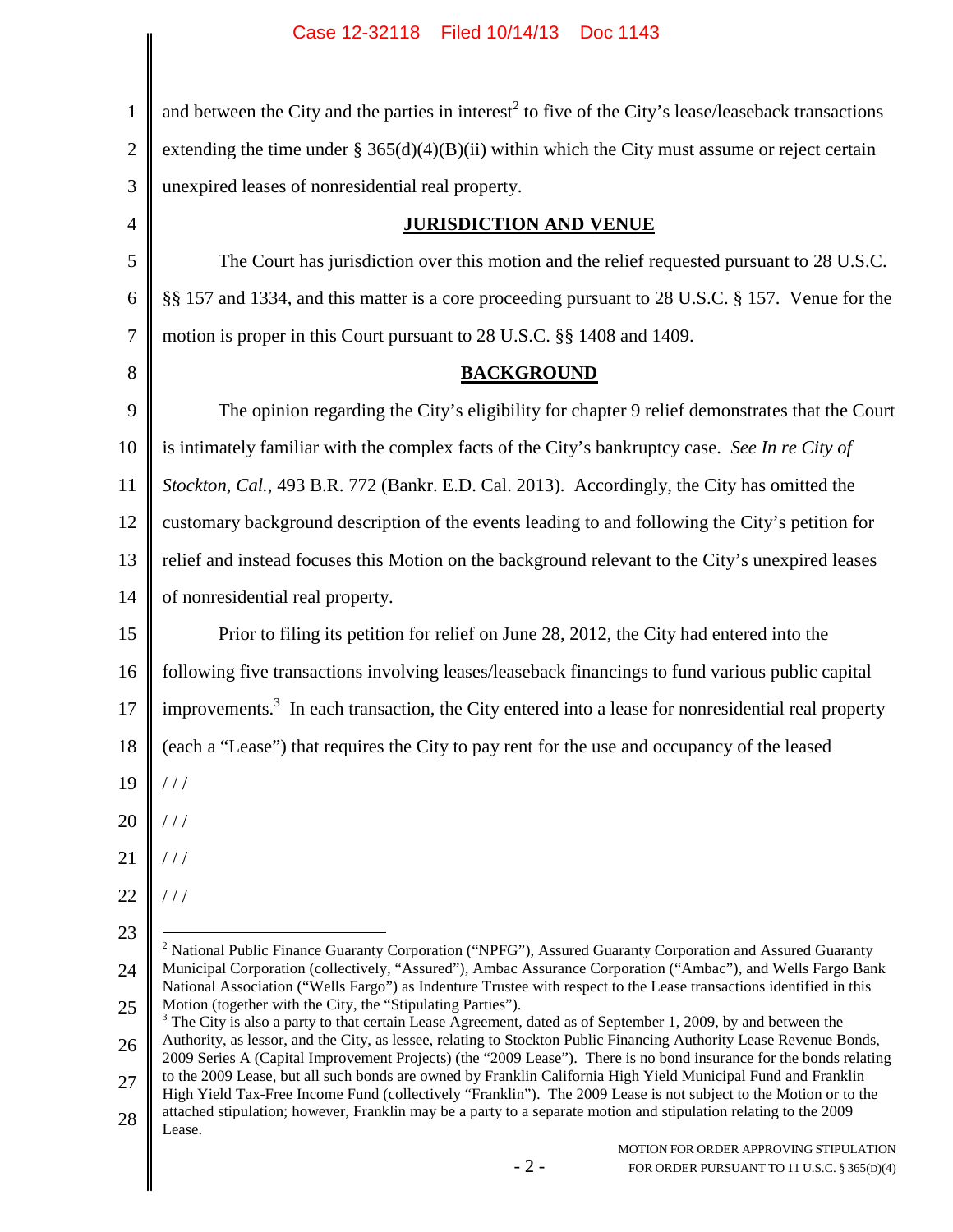property.<sup>4</sup> The Leases, as well as the real party or parties in interest<sup>5</sup> and Indenture Trustee for

2 each, are as follows:

1

| <b>Real Party or Parties</b><br>in Interest                                                 | <b>Indenture Trustee</b>                                     |
|---------------------------------------------------------------------------------------------|--------------------------------------------------------------|
| Ambac Assurance<br>Corporation                                                              | Wells Fargo Bank,<br>National Association<br>("Wells Fargo") |
| <b>National Public Finance</b><br><b>Guaranty Corporation</b><br>("NPEG")                   | <b>Wells Fargo</b>                                           |
| <b>NPFG</b>                                                                                 | Wells Fargo                                                  |
| <b>NPFG</b>                                                                                 | Wells Fargo                                                  |
| <b>Assured Guaranty</b><br>Corporation; Assured<br><b>Guaranty Municipal</b><br>Corporation | <b>Wells Fargo</b>                                           |
|                                                                                             |                                                              |

28  $<sup>5</sup>$  The real parties in interest to all Leases are the insurers of the respective bond and certificate of participation</sup> obligations.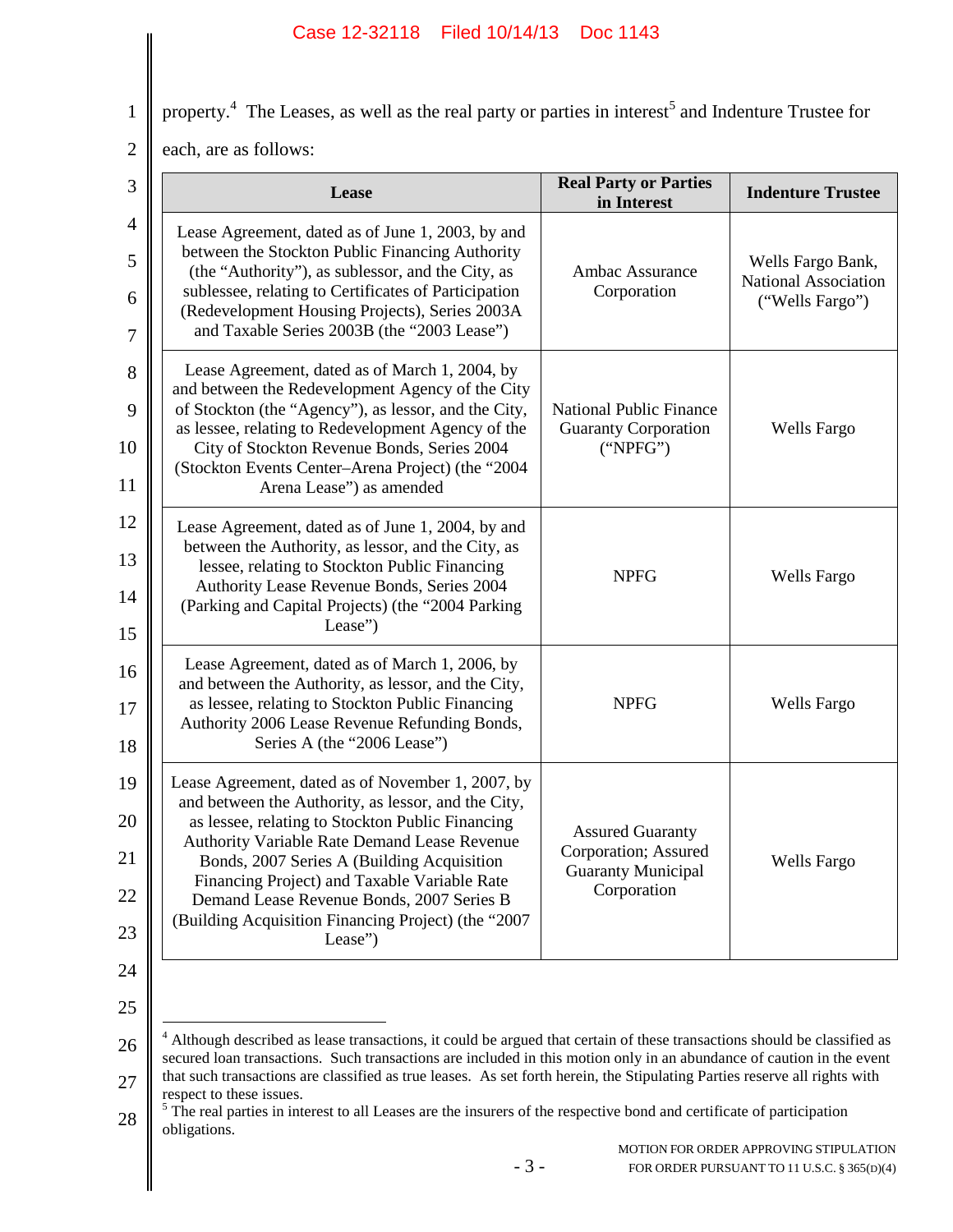1 2 3 4 5 6 7 8 While each Lease<sup>6</sup> differs from the others in some respects, the various financings and their Leases share the same fundamental structure: To accomplish each transaction, the City leased nonresidential real property to either the Authority or the Agency (each a "PFA"), and the PFA subleased the property back to the City. The PFA then assigned its right to receive rental payments (along with certain other rights relevant to the enforcement of remedies) under the applicable Lease to a trustee. Finally, the PFA issued bonds, or the trustee issued certificates of participation ("COPs"), and transferred the proceeds to the City for expenditure on capital improvements.

9 10 11 12 Payment of the principal of and interest on the bonds and COPs is made through the applicable trustee, pursuant to, inter alia, the terms of the related indenture or trust agreement, from the proceeds of rental payments received from the City pursuant to the terms of the applicable Lease and related assignment.<sup>7</sup>

13 14 15 16 17 18 19 20 21 Pursuant to § 365(d)(4)(A), which is incorporated into chapter 9 cases by § 901(a), the City was initially required to decide whether to assume or reject its unexpired leases of nonresidential property within 120 days of the entry of the order for relief. The Court's entry of its order for relief on April 1, 2013 [Dkt. No. 843] triggered the 120-day period, giving the City until July 30, 2013, to assume or reject its unexpired leases of nonresidential real property. Section 365(d)(4)(B) allows bankruptcy courts to extend the initial 120-day period, in the first instance upon a motion for cause brought by the debtor to extend the deadline by 90 days, and in all subsequent instances upon the prior written consent of the respective lessors. On July 5, 2013, the City moved, by its Revised And Amended Motion For Order

22 23 24 Pursuant To 11 U.S.C. § 365(d)(4) Extending Time Within Which The City Must Assume Or Reject Unexpired Leases Of Nonresidential Real Property [Dkt. No. 993] ("For Cause Extension Motion") for a 90-day extension under  $\S 365(d)(4)(B)(i)$ . No party in interest opposed such

25

26 27 <sup>6</sup> Copies of the Leases were attached as exhibits to the Declaration Of Vanessa Burke In Support Of City Of Stockton's Motion For Order Pursuant To 11 U.S.C. § 365(d)(4) Extending Time Within Which The City Must Assume Or Reject Unexpired Leases Of Nonresidential Real Property [Dkt. Nos. 984-87].

28  $<sup>7</sup>$  The descriptions of the transaction structure are included in this Motion for summary purposes only. In the event of</sup> any inconsistency between such descriptions and the relevant underlying documents, the underlying documents shall control.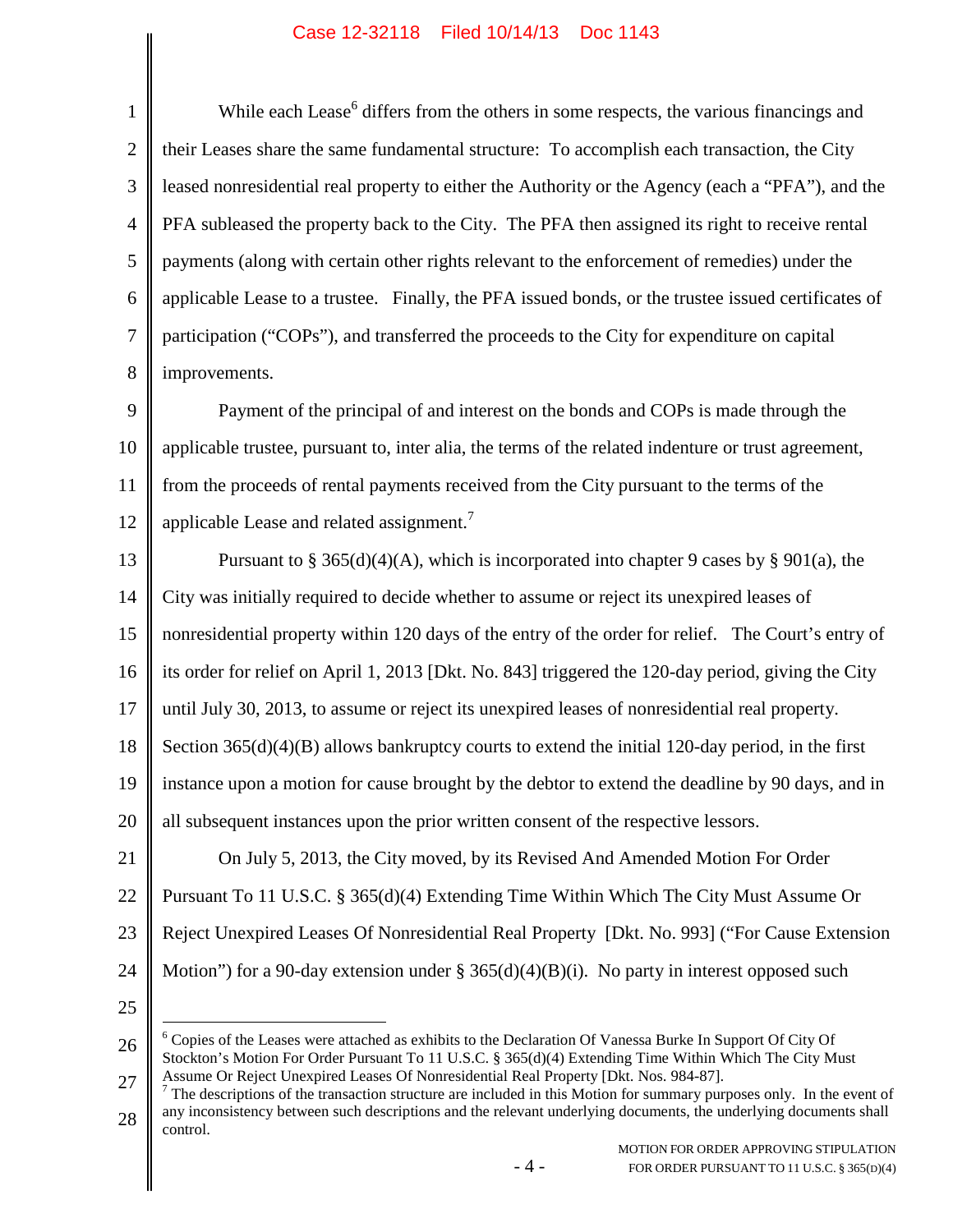| $\mathbf{1}$   | motion. On July 24, 2013, the Court granted the For Cause Extension Motion, establishing a new        |
|----------------|-------------------------------------------------------------------------------------------------------|
| $\overline{2}$ | deadline of October 28, 2013 for the City to assume or reject its leases of nonresidential real       |
| 3              | property. See Order Pursuant To 11U.S.C. § 365(d)(4) Extending The Time Within Which The              |
| $\overline{4}$ | City Must Assume Or Reject Unexpired Leases Of Nonresidential Real Property [Dkt. No. 1033]           |
| 5              | ("For Cause Extension Order"). All subsequent extensions of this deadline can therefore be made       |
| 6              | only upon the prior written consent of the individual lessors. See § 365(d)(4)(B)(ii).                |
| 7              | RELIEF REQUESTED AND BASIS THEREFORE                                                                  |
| 8              | By this Motion, the City seeks an order pursuant to $\S 365(d)(4)(B)(ii)$ approving the               |
| 9              | attached stipulation to extend the time within which the City must assume or reject the Leases by     |
| 10             | 120 days, from October 28, 2013, through and including February 25, 2014.                             |
| 11             | The City continues to grapple with complex and time-consuming issues in this Case.                    |
| 12             | Many of such issues relating to the Leases were addressed through the mediation process               |
| 13             | conducted by Judge Elizabeth Perris. As evidenced by the plan and disclosure statement filed by       |
| 14             | the City on October 10, 2013, the mediation process resulted in agreements between the City and       |
| 15             | several creditors holding significant claims against the City.                                        |
| 16             | But no plan has been confirmed – in fact, no disclosure statement has been approved – so              |
| 17             | in light of the ongoing uncertainty about the future course of this case, and in light of the complex |
| 18             | potential issues relating to whether the Leases are true leases within the meaning of § 365, a        |
| 19             | further extension is necessary in order to let the negotiations and plan confirmation process play    |
| 20             | out. Litigation of these disputes, in addition to the numerous other issues surrounding the Leases,   |
| 21             | would entail great expense both in terms of time and dollars. In light of the ongoing mediation       |
| 22             | process, however, it is possible that such litigation will be unnecessary.                            |
| 23             | It would thus cause significant prejudice to the City and to the other Stipulating Parties if         |
| 24             | the City was forced to make a determination regarding assumption or rejection at this time. The       |
| 25             | Stipulating Parties, and each of them, are therefore of the belief that a further extension of the    |
| 26             | time for the City to assume or reject the Leases is appropriate and in the best interest of all       |
| 27             | interested parties.                                                                                   |
| 28             | //                                                                                                    |
|                | MOTION FOR ORDER APPROVING STIPULATION<br>$-5-$<br>FOR ORDER PURSUANT TO 11 U.S.C. § 365(D)(4)        |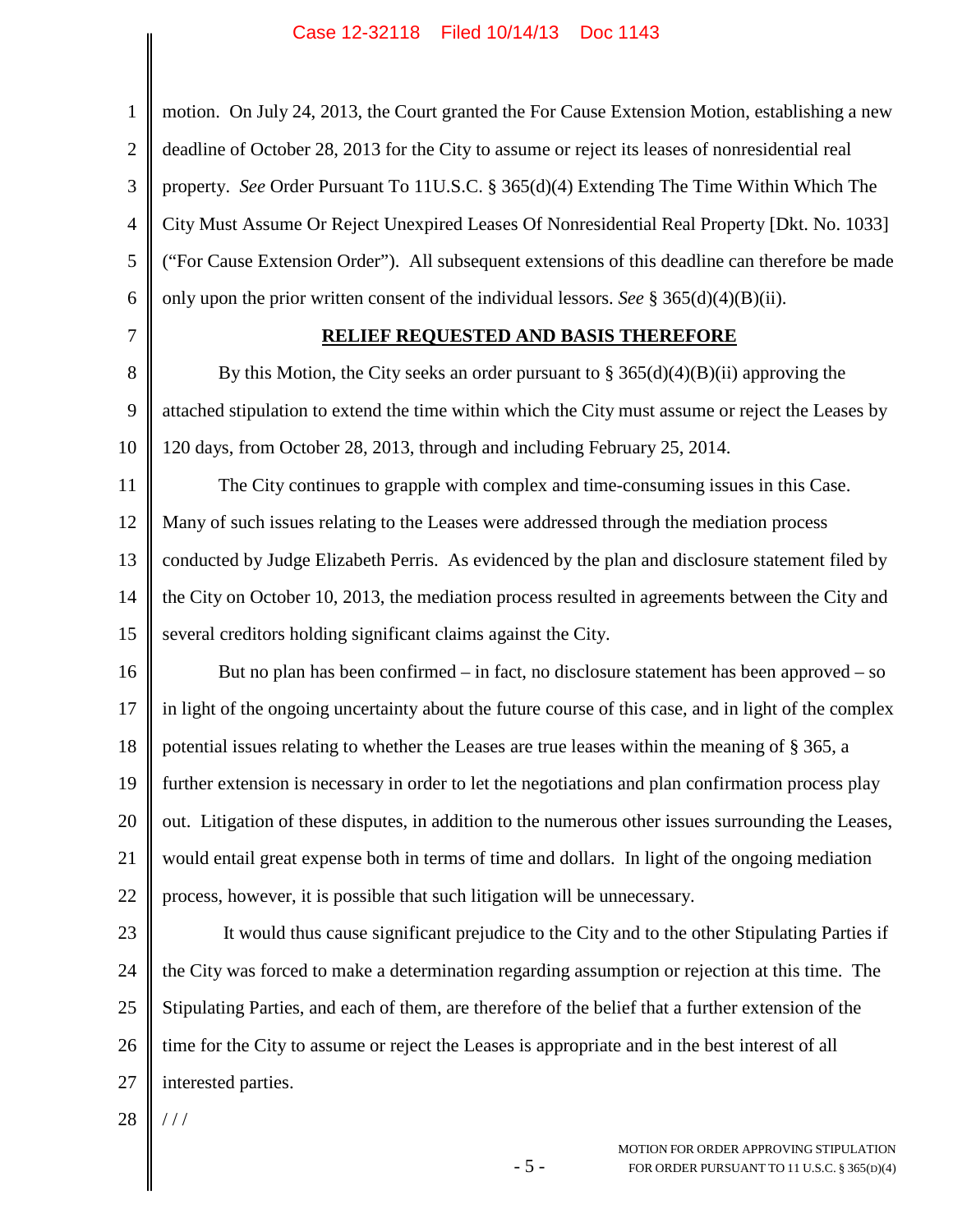|--|

| $\overline{2}$ |                                                          | This Motion requests no relief other than the extension of time for the City to assume or           |  |
|----------------|----------------------------------------------------------|-----------------------------------------------------------------------------------------------------|--|
| 3              |                                                          | reject the Leases. The Stipulating Parties, and each of them, reserve all rights, defenses and      |  |
| $\overline{4}$ |                                                          | arguments other than those solely with respect to the extension of the time within which the City   |  |
| 5              |                                                          | must assume or reject the Leases. The rights reserved by the Stipulating Parties include, but are   |  |
| 6              |                                                          | not limited to, the following: (1) all rights, defenses and arguments as to whether the Leases are  |  |
| 7              |                                                          | "leases" within the meaning of § 365; and (2) all rights, defenses and arguments with respect to    |  |
| 8              |                                                          | the unlawful detainer suits against the City in the California Superior Court for the County of San |  |
| 9              |                                                          | Joaquin, case numbers 39-2012-00277622-CU-UD-STK and 39-2012-280741-CU-UD-STK.                      |  |
| 10             |                                                          | Moreover, no party in interest waives any rights, defenses and arguments by virtue of any failure   |  |
| 11             |                                                          | to seek payment under the Leases during the periods prior to the assumption or rejection of the     |  |
| 12             |                                                          | Leases, and there shall be no implication drawn from or prejudice resulting from any party's        |  |
| 13             | failure to seek such payment.                            |                                                                                                     |  |
| 14             | <b>CONCLUSION</b>                                        |                                                                                                     |  |
| 15             |                                                          | For the foregoing reasons, the City requests that the Court enter an order approving the            |  |
| 16             |                                                          | attached stipulation to extend the time for the City to assume or reject its unexpired leases of    |  |
| 17             |                                                          | nonresidential real property by 120 days, through and including February 25, 2014, and granting     |  |
| 18             | such other and further relief as the Court deems proper. |                                                                                                     |  |
| 19             |                                                          |                                                                                                     |  |
| 20             | Dated: October 14, 2013                                  | MARC A. LEVINSON                                                                                    |  |
| 21             |                                                          | NORMAN C. HILE<br>PATRICK B. BOCASH                                                                 |  |
| 22             |                                                          | Orrick, Herrington & Sutcliffe LLP                                                                  |  |
| 23             |                                                          |                                                                                                     |  |
| 24             |                                                          | By:<br>/s/ Marc A. Levinson<br><b>MARC A. LEVINSON</b>                                              |  |
| 25             |                                                          | Attorneys for Debtor<br>City of Stockton                                                            |  |
| 26             |                                                          |                                                                                                     |  |
| 27             |                                                          |                                                                                                     |  |
| 28             |                                                          |                                                                                                     |  |
|                | OHSUSA:754661228.2                                       | MOTION FOR ORDER APPROVING STIPULATION<br>$-6-$<br>FOR ORDER PURSUANT TO 11 U.S.C. § 365(D)(4)      |  |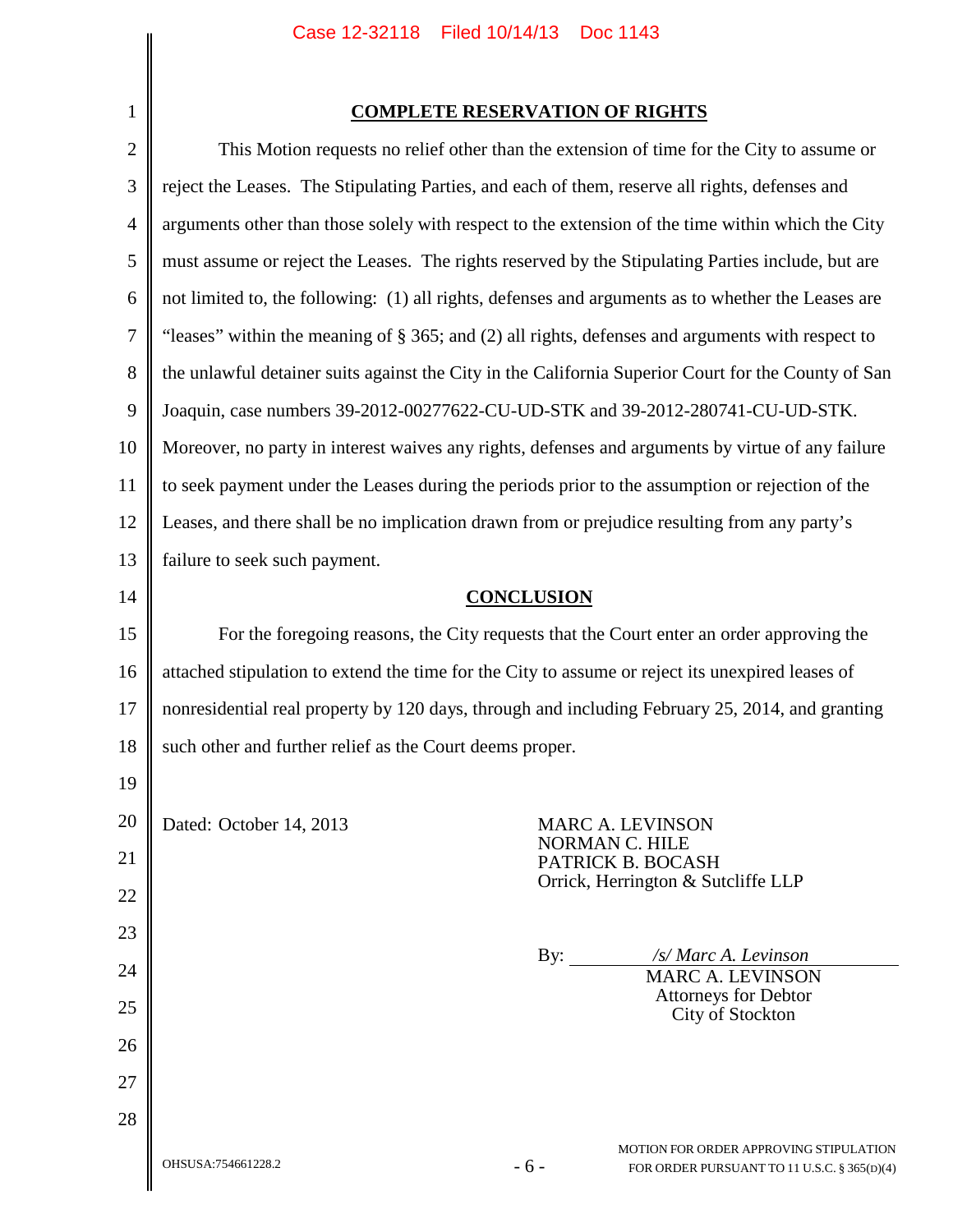# **Exhibit A**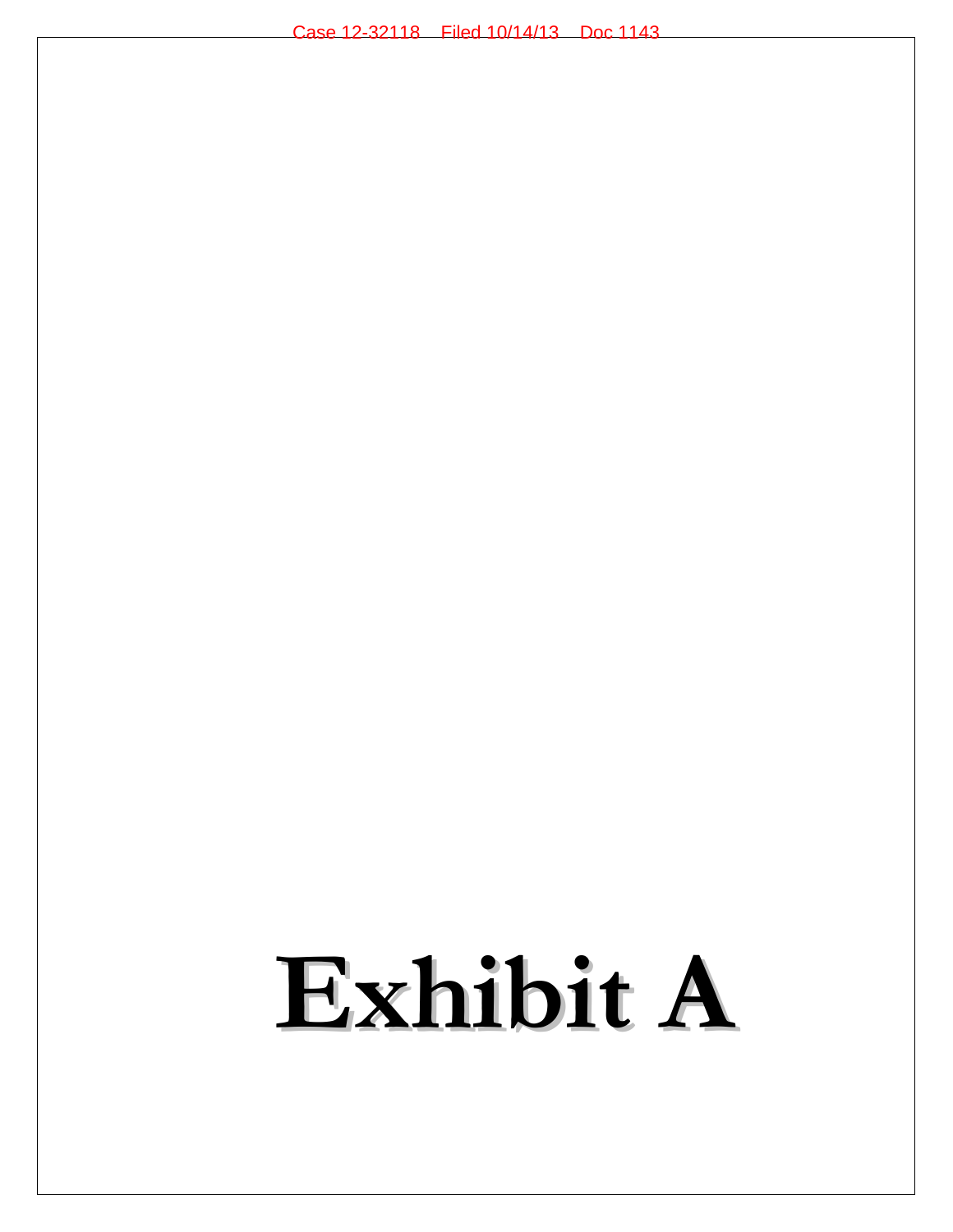|                                                           | Case 12-32118 Filed 10/14/13 Doc 1143                                                                                                                                                                                                                                                                                                                                                                                          |                                                                                                                                                                           |  |
|-----------------------------------------------------------|--------------------------------------------------------------------------------------------------------------------------------------------------------------------------------------------------------------------------------------------------------------------------------------------------------------------------------------------------------------------------------------------------------------------------------|---------------------------------------------------------------------------------------------------------------------------------------------------------------------------|--|
| 1<br>$\overline{2}$<br>3<br>$\overline{4}$<br>5<br>6<br>7 | 6<br>MARC A. LEVINSON (STATE BAR NO. 57613)<br>malevinson@orrick.com<br>NORMAN C. HILE (STATE BAR NO. 57299)<br>nhile@orrick.com<br>PATRICK B. BOCASH (STATE BAR NO. 262763)<br>pbocash@orrick.com<br>ORRICK, HERRINGTON & SUTCLIFFE LLP<br>400 Capitol Mall, Suite 3000<br>Sacramento, California 95814-4497<br>Telephone: +1-916-447-9200<br>Facsimile: $+1-916-329-4900$<br><b>Attorneys for Debtor</b><br>City of Stockton |                                                                                                                                                                           |  |
| 8<br>9                                                    | UNITED STATES BANKRUPTCY COURT                                                                                                                                                                                                                                                                                                                                                                                                 |                                                                                                                                                                           |  |
| 10                                                        | EASTERN DISTRICT OF CALIFORNIA                                                                                                                                                                                                                                                                                                                                                                                                 |                                                                                                                                                                           |  |
| 11                                                        | <b>SACRAMENTO DIVISION</b>                                                                                                                                                                                                                                                                                                                                                                                                     |                                                                                                                                                                           |  |
| 12                                                        |                                                                                                                                                                                                                                                                                                                                                                                                                                |                                                                                                                                                                           |  |
| 13                                                        | In re:                                                                                                                                                                                                                                                                                                                                                                                                                         | Case No. 2012-32118                                                                                                                                                       |  |
| 14                                                        | CITY OF STOCKTON, CALIFORNIA,                                                                                                                                                                                                                                                                                                                                                                                                  | D.C. No. OHS-12                                                                                                                                                           |  |
| 15                                                        | Debtor.                                                                                                                                                                                                                                                                                                                                                                                                                        | Chapter 9                                                                                                                                                                 |  |
| 16<br>17                                                  | <b>STIPULATION FOR ORDER</b><br>PURSUANT TO 11 U.S.C. § 365(d)(4)<br><b>FURTHER EXTENDING TIME</b>                                                                                                                                                                                                                                                                                                                             |                                                                                                                                                                           |  |
| 18<br>19                                                  | WITHIN WHICH TO ASSUME OR<br><b>REJECT UNEXPIRED LEASES OF</b><br><b>NONRESIDENTIAL REAL</b>                                                                                                                                                                                                                                                                                                                                   |                                                                                                                                                                           |  |
| 20                                                        |                                                                                                                                                                                                                                                                                                                                                                                                                                | <b>PROPERTY</b><br>October 28, 2013<br>Date:                                                                                                                              |  |
| 21                                                        |                                                                                                                                                                                                                                                                                                                                                                                                                                | Time:<br>10:00 a.m.<br>Dept:<br>Courtroom 35                                                                                                                              |  |
| 22                                                        |                                                                                                                                                                                                                                                                                                                                                                                                                                | Judge:<br>Hon. Christopher M. Klein                                                                                                                                       |  |
| 23                                                        |                                                                                                                                                                                                                                                                                                                                                                                                                                |                                                                                                                                                                           |  |
| 24                                                        | The City of Stockton, California (the "City"), the debtor in the above-captioned chapter 9                                                                                                                                                                                                                                                                                                                                     |                                                                                                                                                                           |  |
| 25                                                        | bankruptcy case, National Public Finance Guaranty Corporation ("NPFG"), Assured Guaranty                                                                                                                                                                                                                                                                                                                                       |                                                                                                                                                                           |  |
| 26                                                        | Corporation and Assured Guaranty Municipal Corporation (collectively, "Assured"), Ambac                                                                                                                                                                                                                                                                                                                                        |                                                                                                                                                                           |  |
| 27                                                        | Assurance Corporation ("Ambac"), and Wells Fargo Bank National Association ("Wells Fargo")                                                                                                                                                                                                                                                                                                                                     |                                                                                                                                                                           |  |
| 28                                                        |                                                                                                                                                                                                                                                                                                                                                                                                                                | STIPULATION FOR ORDER PURSUANT TO 11 U.S.C.<br>§ 365(D)(4) FURTHER EXTENDING TIME WITHIN<br>WHICH TO ASSUME OR REJECT UNEXPIRED<br>LEASES OF NONRESIDENTIAL REAL PROPERTY |  |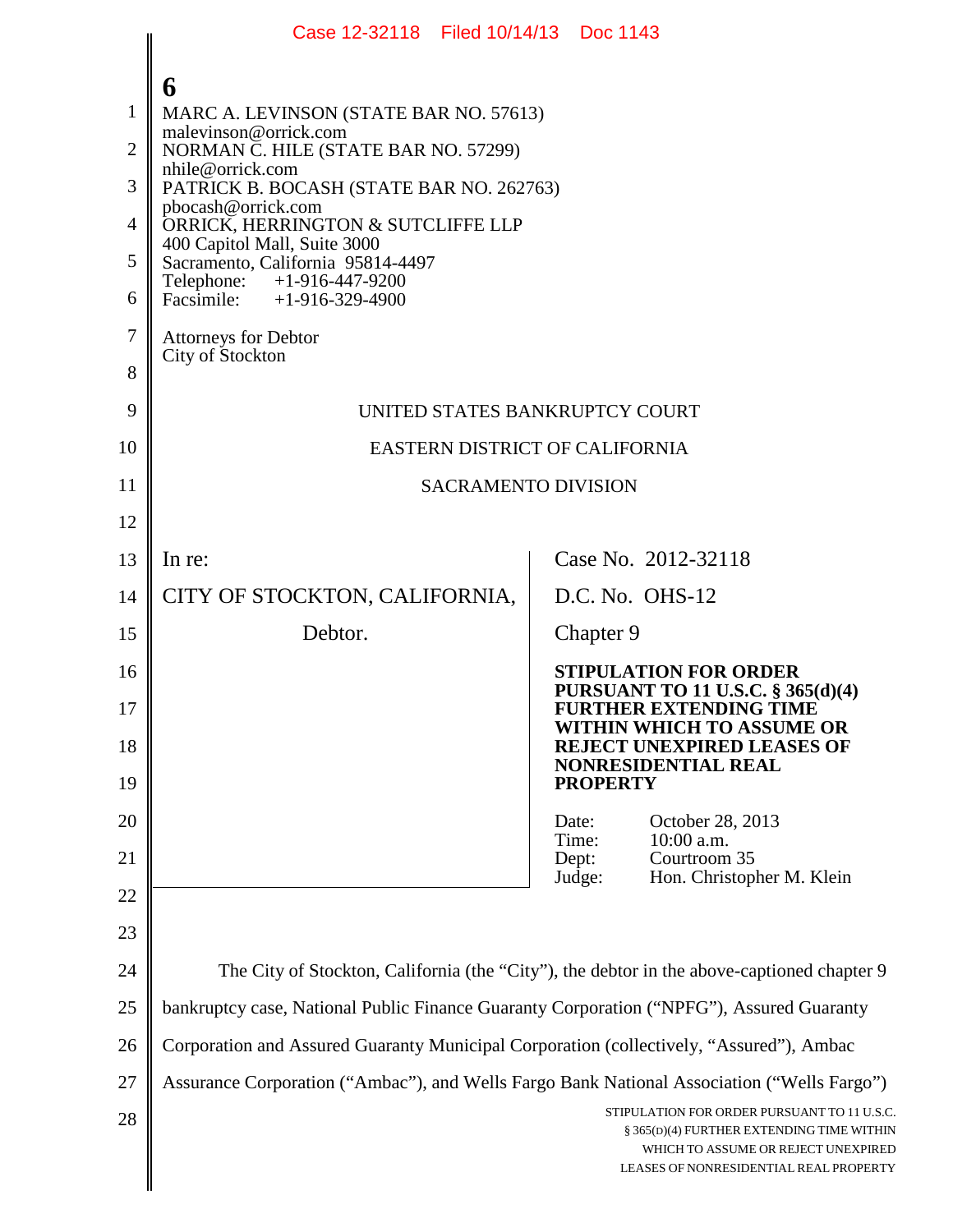as Indenture Trustee with respect to the Lease transactions identified in Recital A below (all

2 together, the "Stipulating Parties"), by and through their respective attorneys of record, seek an

3 order approving the following stipulation (this "Stipulation") extending the time under

4 Bankruptcy Code §  $365(d)(4)(B)(ii)$  within which the City must assume or reject certain

5 6

1

## **RECITALS**

# 7

**A. The City's Lease/Leaseback Financings**

unexpired leases of nonresidential real property.

8 9 10 11 12 13 Prior to filing its petition for relief on June 28, 2012, the City had entered into the following five transactions involving leases/leaseback financings to fund various public capital improvements.<sup>1</sup> In each transaction, the City entered into a lease for nonresidential real property (each a "Lease") that requires the City to pay rent for the use and occupancy of the leased property. The Leases, as well as the real party or parties in interest and Indenture Trustee for each, are as follows:

14

| 16<br>Lease Agreement, dated as of June 1, 2003, by and<br>between the Stockton Public Financing Authority<br>Wells Fargo Bank,<br>17<br>(the "Authority"), as sublessor, and the City, as<br>Ambac Assurance<br>sublessee, relating to Certificates of Participation<br>Corporation<br>("Wells Fargo")<br>18<br>(Redevelopment Housing Projects), Series 2003A<br>and Taxable Series 2003B (the "2003 Lease")<br>19<br>Lease Agreement, dated as of March 1, 2004, by<br>and between the Redevelopment Agency of the City<br>of Stockton (the "Agency"), as lessor, and the City,<br><b>National Public Finance</b><br>as lessee, relating to Redevelopment Agency of the<br><b>Guaranty Corporation</b><br>Wells Fargo<br>City of Stockton Revenue Bonds, Series 2004<br>("NPEG")<br>(Stockton Events Center-Arena Project) (the "2004<br>Arena Lease") as amended | 15 | Lease | <b>Real Party or Parties</b><br>in Interest | <b>Indenture Trustee</b> |
|----------------------------------------------------------------------------------------------------------------------------------------------------------------------------------------------------------------------------------------------------------------------------------------------------------------------------------------------------------------------------------------------------------------------------------------------------------------------------------------------------------------------------------------------------------------------------------------------------------------------------------------------------------------------------------------------------------------------------------------------------------------------------------------------------------------------------------------------------------------------|----|-------|---------------------------------------------|--------------------------|
| 20<br>21<br>22<br>23                                                                                                                                                                                                                                                                                                                                                                                                                                                                                                                                                                                                                                                                                                                                                                                                                                                 |    |       |                                             | National Association     |
|                                                                                                                                                                                                                                                                                                                                                                                                                                                                                                                                                                                                                                                                                                                                                                                                                                                                      |    |       |                                             |                          |

25 26 27 <sup>1</sup> The City is also a party to that certain Lease Agreement, dated as of September 1, 2009, by and between the Authority, as lessor, and the City, as lessee, relating to Stockton Public Financing Authority Lease Revenue Bonds, 2009 Series A (Capital Improvement Projects) (the "2009 Lease"). There is no bond insurance for the bonds relating to the 2009 Lease, but all such bonds are owned by Franklin California High Yield Municipal Fund and Franklin High Yield Tax-Free Income Fund (collectively "Franklin"). The 2009 Lease is not subject to the Motion or to the attached stipulation; however, Franklin may be a party to a separate motion and stipulation relating to the 2009 Lease.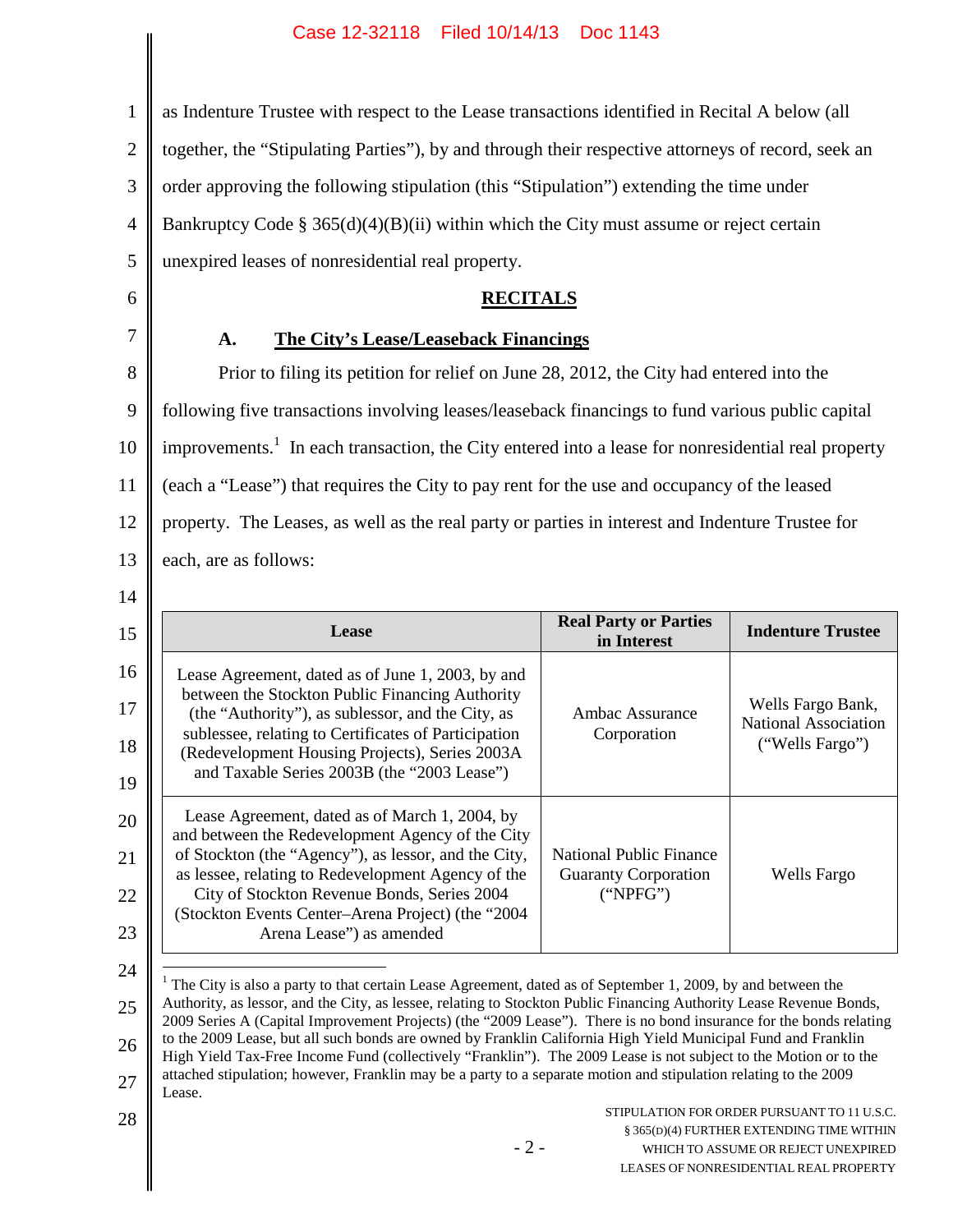| 1                           | Lease                                                                                                                                                                                                                                                                                                                                                                                                                     | <b>Real Party or Parties</b><br>in Interest                                                 | <b>Indenture Trustee</b>                                                                                                                                                  |
|-----------------------------|---------------------------------------------------------------------------------------------------------------------------------------------------------------------------------------------------------------------------------------------------------------------------------------------------------------------------------------------------------------------------------------------------------------------------|---------------------------------------------------------------------------------------------|---------------------------------------------------------------------------------------------------------------------------------------------------------------------------|
| $\mathbf{2}$<br>3<br>4<br>5 | Lease Agreement, dated as of June 1, 2004, by and<br>between the Authority, as lessor, and the City, as<br>lessee, relating to Stockton Public Financing<br>Authority Lease Revenue Bonds, Series 2004<br>(Parking and Capital Projects) (the "2004 Parking<br>Lease")                                                                                                                                                    | <b>NPFG</b>                                                                                 | <b>Wells Fargo</b>                                                                                                                                                        |
| 6<br>7<br>8                 | Lease Agreement, dated as of March 1, 2006, by<br>and between the Authority, as lessor, and the City,<br>as lessee, relating to Stockton Public Financing<br>Authority 2006 Lease Revenue Refunding Bonds,<br>Series A (the "2006 Lease")                                                                                                                                                                                 | <b>NPFG</b>                                                                                 | <b>Wells Fargo</b>                                                                                                                                                        |
| 9<br>10<br>11<br>12<br>13   | Lease Agreement, dated as of November 1, 2007, by<br>and between the Authority, as lessor, and the City,<br>as lessee, relating to Stockton Public Financing<br>Authority Variable Rate Demand Lease Revenue<br>Bonds, 2007 Series A (Building Acquisition<br>Financing Project) and Taxable Variable Rate<br>Demand Lease Revenue Bonds, 2007 Series B<br>(Building Acquisition Financing Project) (the "2007<br>Lease") | <b>Assured Guaranty</b><br>Corporation; Assured<br><b>Guaranty Municipal</b><br>Corporation | Wells Fargo                                                                                                                                                               |
| 14<br>15                    | While each Lease differs from the others in some respects, the various financings and their                                                                                                                                                                                                                                                                                                                               |                                                                                             |                                                                                                                                                                           |
| 16                          | Leases share the same fundamental structure: To accomplish each transaction, the City leased                                                                                                                                                                                                                                                                                                                              |                                                                                             |                                                                                                                                                                           |
| 17                          | nonresidential real property to either the Authority or the Agency (each a "PFA"), and the PFA                                                                                                                                                                                                                                                                                                                            |                                                                                             |                                                                                                                                                                           |
|                             | subleased the property back to the City. The PFA then assigned its right to receive rental                                                                                                                                                                                                                                                                                                                                |                                                                                             |                                                                                                                                                                           |
|                             | payments (along with certain other rights relevant to the enforcement of remedies) under the                                                                                                                                                                                                                                                                                                                              |                                                                                             |                                                                                                                                                                           |
|                             | applicable Lease to a trustee. Finally, the PFA issued bonds, or the trustee issued certificates of                                                                                                                                                                                                                                                                                                                       |                                                                                             |                                                                                                                                                                           |
|                             | participation ("COPs"), and transferred the proceeds to the City for expenditure on capital                                                                                                                                                                                                                                                                                                                               |                                                                                             |                                                                                                                                                                           |
|                             | improvements.                                                                                                                                                                                                                                                                                                                                                                                                             |                                                                                             |                                                                                                                                                                           |
|                             | Payment of the principal of and interest on the bonds and COPs is made through the                                                                                                                                                                                                                                                                                                                                        |                                                                                             |                                                                                                                                                                           |
| 24                          | applicable trustee, pursuant to, inter alia, the terms of the related indenture or trust agreement,                                                                                                                                                                                                                                                                                                                       |                                                                                             |                                                                                                                                                                           |
|                             | //                                                                                                                                                                                                                                                                                                                                                                                                                        |                                                                                             |                                                                                                                                                                           |
|                             |                                                                                                                                                                                                                                                                                                                                                                                                                           |                                                                                             |                                                                                                                                                                           |
|                             |                                                                                                                                                                                                                                                                                                                                                                                                                           |                                                                                             |                                                                                                                                                                           |
| 28                          | $-3-$                                                                                                                                                                                                                                                                                                                                                                                                                     |                                                                                             | STIPULATION FOR ORDER PURSUANT TO 11 U.S.C.<br>§ 365(D)(4) FURTHER EXTENDING TIME WITHIN<br>WHICH TO ASSUME OR REJECT UNEXPIRED<br>LEASES OF NONRESIDENTIAL REAL PROPERTY |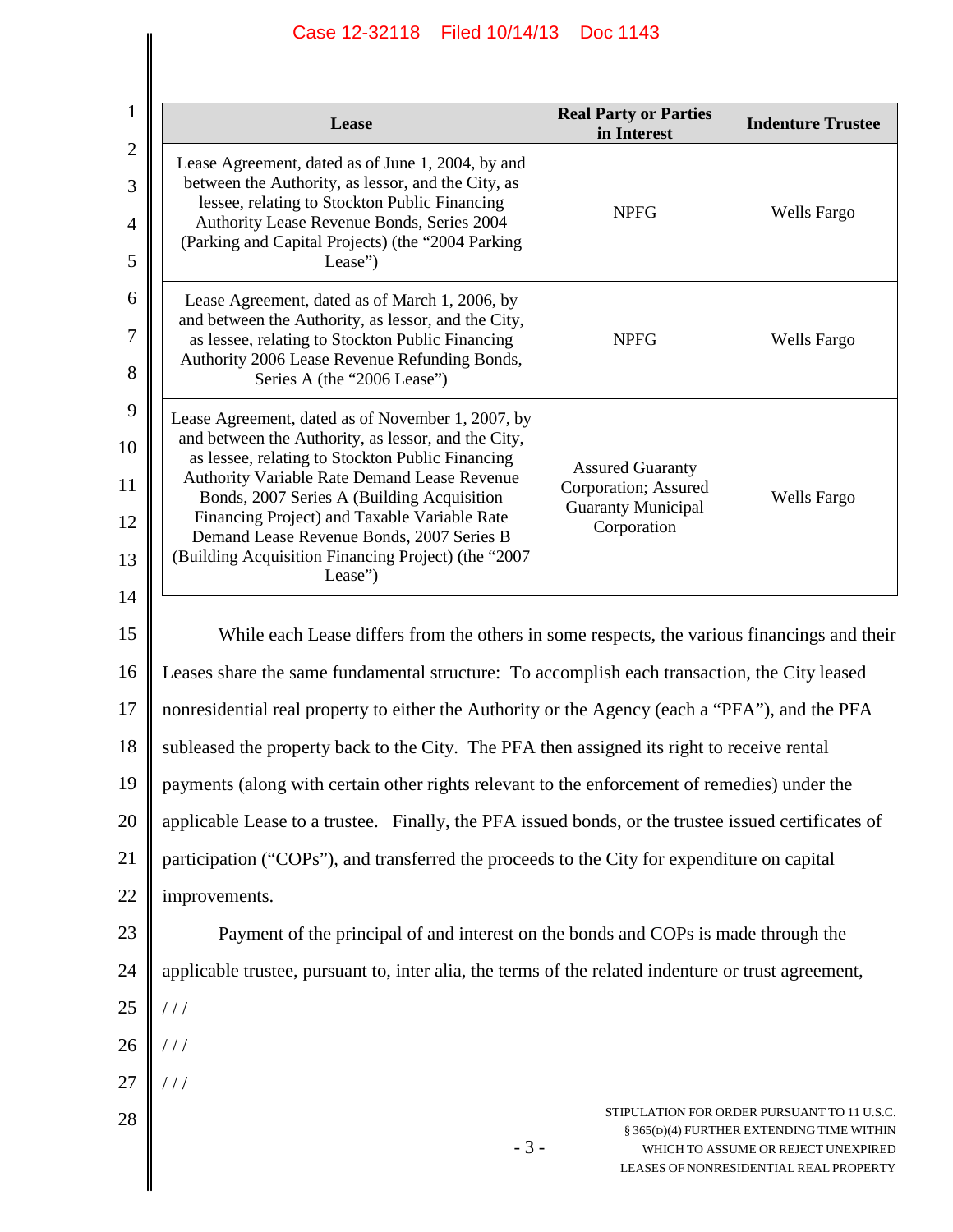1 2 from the proceeds of rental payments received from the City pursuant to the terms of the applicable Lease and related assignment.<sup>2</sup>

- 3 4 The real parties in interest to all Leases are the insurers of the respective bond and certificate of participation obligations.
- 5

## **B. Prior Extension Of The Deadline To Assume Or Reject Leases**

6 7 8 9 10 11 12 13 14 Pursuant to Bankruptcy Code  $\S 365(d)(4)(A)$ , which is incorporated into chapter 9 cases by Bankruptcy Code § 901(a), the City was initially required to decide whether to assume or reject its unexpired leases of nonresidential property within 120 days of the entry of the order for relief. The Court's entry of its order for relief on April 1, 2013 [Dkt. No. 843] triggered the 120 day period, giving the City until July 30, 2013, to assume or reject its unexpired leases of nonresidential real property. Bankruptcy Code  $\S 365(d)(4)(B)$  allows the Court to extend the period during which the City may assume or reject the Leases, in the first instance upon a motion for cause brought by the City to extend the deadline by 90 days, and in all subsequent instances upon the prior written consent of the respective lessors.

15 16 17 18 19 20 21 22 23 24 On July 5, 2013, the City moved, by its Revised And Amended Motion For Order Pursuant To 11 U.S.C. § 365(d)(4) Extending Time Within Which The City Must Assume Or Reject Unexpired Leases Of Nonresidential Real Property [Dkt. No. 993] ("For Cause Extension Motion") for a 90-day extension under §  $365(d)(4)(B)(i)$ . On July 24, 2013, the Court granted the For Cause Extension Motion, establishing a new deadline of October 28, 2013 for the City to assume or reject its leases of nonresidential real property. *See* Order Pursuant To 11 U.S.C. § 365(d)(4) Extending The Time Within Which The City Must Assume Or Reject Unexpired Leases Of Nonresidential Real Property [Dkt. No. 1033] ("For Cause Extension Order"). All subsequent extensions of this deadline can therefore be made only upon the prior written consent of the individual lessors. *See* § 365(d)(4)(B)(ii).

25

<sup>26</sup> 27  $2<sup>2</sup>$  The descriptions of the transaction structure are included in this Stipulation for summary purposes only. In the event of any inconsistency between such descriptions and the relevant underlying documents, the underlying documents shall control.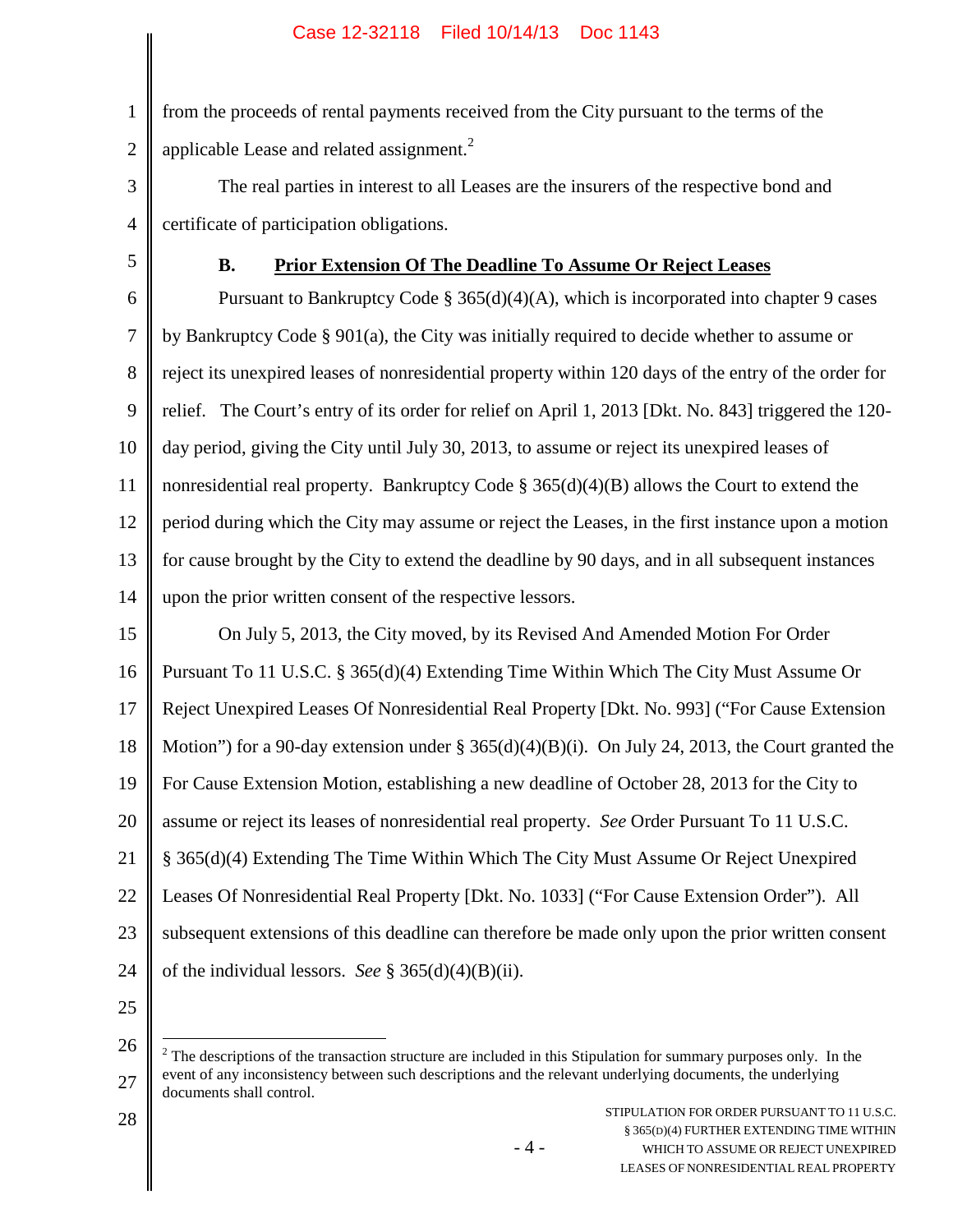$\parallel$ 

 $\mathsf{l}$ 

| 1              | C.<br><b>Reasons For The Stipulation</b>                                                                                                                                           |  |  |
|----------------|------------------------------------------------------------------------------------------------------------------------------------------------------------------------------------|--|--|
| $\overline{2}$ | The Stipulating Parties agree that in light of the status of this case, including the filing by                                                                                    |  |  |
| 3              | the City of a plan and disclosure statement on October 10, 2013, there is no reason for the City to                                                                                |  |  |
| 4              | force any issues relating to the Leases. The Stipulating Parties, and each of them, are therefore of                                                                               |  |  |
| 5              | the belief that a further extension of the time for the City to assume or reject the Leases is                                                                                     |  |  |
| 6              | appropriate and in the best interest of all interested parties.                                                                                                                    |  |  |
| 7              | Accordingly, the Stipulating Parties hereby stipulate and agree as follows:                                                                                                        |  |  |
| 8              | <b>STIPULATION</b>                                                                                                                                                                 |  |  |
| 9              | The Stipulating Parties agree that the time within which the City must<br>A.                                                                                                       |  |  |
| 10             | assume or reject the Leases under Bankruptcy Code $\S 365(d)(4)$ should be extended by 120 days,                                                                                   |  |  |
| 11             | from October 28, 2013 through and including February 25, 2014.                                                                                                                     |  |  |
| 12             | <b>B.</b><br>The consent of the Stipulating Parties, not including the City, satisfies                                                                                             |  |  |
| 13             | Bankruptcy Code § $365(d)(4)(B)(ii)$ .                                                                                                                                             |  |  |
| 14             | In entering into this Stipulation, the Stipulating Parties, and each of them,<br>$\mathbf{C}$ .                                                                                    |  |  |
| 15             | reserve all rights, defenses and arguments other than those solely with respect to the extension of                                                                                |  |  |
| 16             | the time within which the City must assume or reject the Leases. The rights reserved by the                                                                                        |  |  |
| 17             | Stipulating Parties include, but are not limited to, the following: (1) all rights, defenses and                                                                                   |  |  |
| 18             | arguments as to whether the Leases are "leases" within the meaning of Bankruptcy Code § 365;                                                                                       |  |  |
| 19             | and (2) all rights, defenses and arguments with respect to the unlawful detainer suits against the                                                                                 |  |  |
| 20             | City in the California Superior Court for the County of San Joaquin, case numbers 39-2012-                                                                                         |  |  |
| 21             | 00277622-CU-UD-STK and 39-2012-280741-CU-UD-STK. Moreover, no party in interest                                                                                                    |  |  |
| 22             | waives any rights, defenses and arguments by virtue of any failure to seek payment under the                                                                                       |  |  |
| 23             | Leases during the periods prior to the assumption or rejection of the Leases, and there shall be no                                                                                |  |  |
| 24             | implication drawn from or prejudice resulting from any party's failure to seek such payment.                                                                                       |  |  |
| 25             |                                                                                                                                                                                    |  |  |
| 26             |                                                                                                                                                                                    |  |  |
| 27             |                                                                                                                                                                                    |  |  |
| 28             | STIPULATION FOR ORDER PURSUANT TO 11 U.S.C.<br>§ 365(D)(4) FURTHER EXTENDING TIME WITHIN<br>$-5-$<br>WHICH TO ASSUME OR REJECT UNEXPIRED<br>LEASES OF NONRESIDENTIAL REAL PROPERTY |  |  |